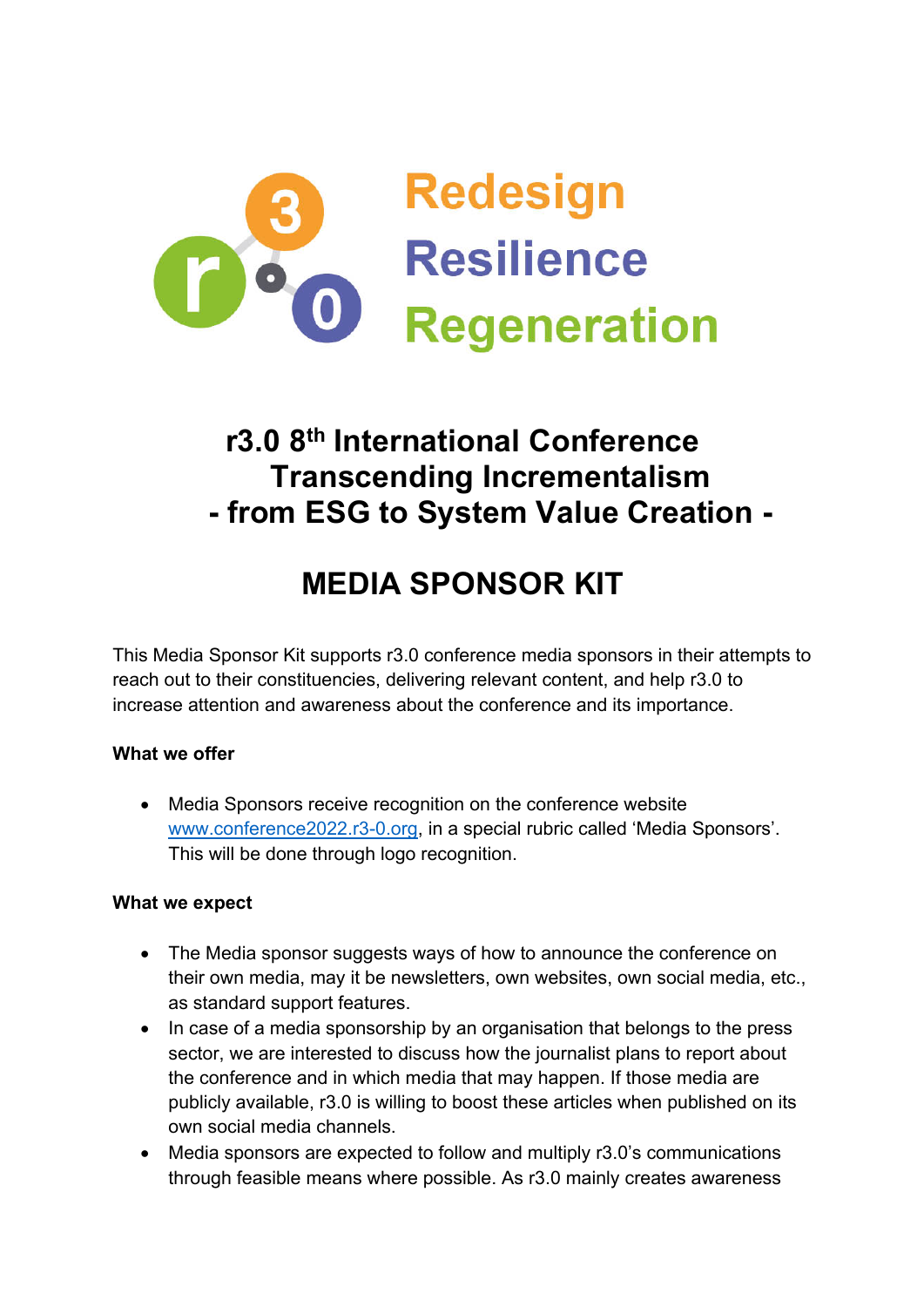through Twitter, Facebook, LinkedIn and Medium.com, and its own newsletter (that can be shared), we expect media sponsors to boost through retweeting and sharing r3.0's posts and newsletter communications.

• After the conference r3.0 will post session videos, responses, twitter threads etc., so boosting these through own social media channels by media sponsors will round off the media sponsorship.

## **Campaigning**

- r3.0's main campaign starts in July, 2022, exactly two months before the conference, and clustered in 9 weekly schedules. This is a description of the flow of the campaign:
	- o Week 1: Announcing all speakers (as far as confirmed)
	- o Week 2: A deeper dive into focus area 1
	- o Week 3: A deeper dive into focus area 2
	- o Week 4: A deeper dive into focus area 3
	- o Week 5: A deeper dive into Focus area 4
	- o Week 6: Daily posting of speaker
	- o Week 7: same
	- $\circ$  Week 8: 2 weeks before the conference, we return to the overview perspective of the conference and start reminders for registrations
	- o Week 9: 'last chance' communication

#### **Articles, Interviews, Webcasts**

We are open to special promotion through feature articles, interviews and/or webcasts that support the conference marketing. Topics can include: systemic conference setup, speaker selection, uniqueness of r3.0's conferences, r3.0 campaigns, the Blueprints that will be released at the conference, other topics…please contact Bill or Ralph for such additional support.

#### **Contacts**

Please let us know of your interest to participate!